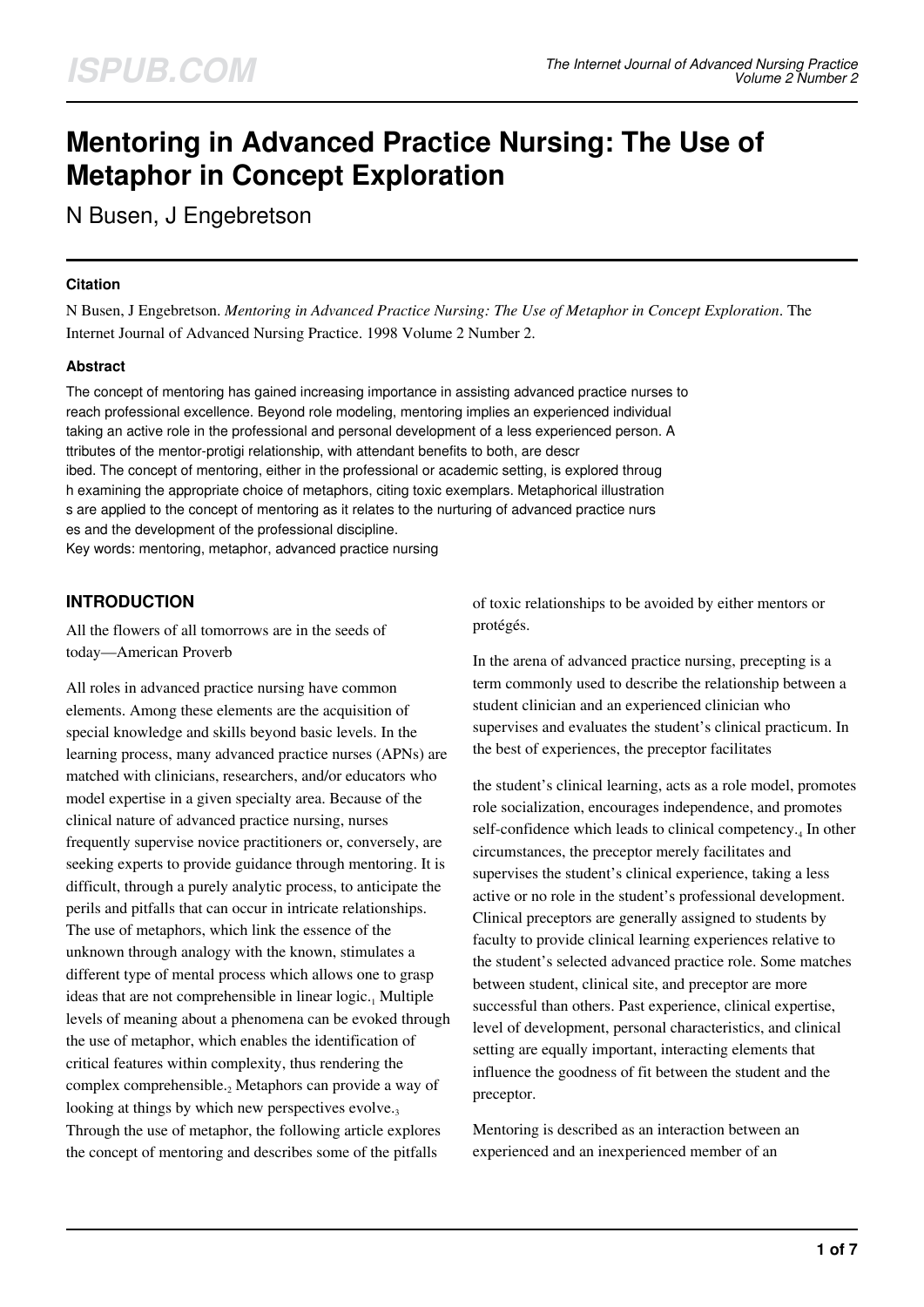organization, with the experienced individual taking an active role in the professional development of the junior person.<sub>5</sub> Inherent in the concept of mentoring is a personal, one-to-one, nurturing relationship between the mentor and the protégé.<sub>6</sub> Mentoring relationships can and do occur in circumstances other than clinical practicum arrangements. Mentors, as opposed to preceptors, are most often selfselected, have no set boundaries of termination, and may be any individual who serves as a personal support to another's professional development. Advanced practice nurses may select mentors related to education, research, clinical practice, and/or professional activities. Educators and clinical preceptors may become mentors to students on their road to professional actualization. Conversely, mentors may be neither educators nor preceptors, but others who develop a mutual, open, supportive, and trusting relationship with the novice in the search of professional excellence. Relationships such as this are unique among selected individuals and not everyone is fortunate enough to experience a mentoring relationship.

The concept of mentoring has its roots in ancient Greek mythology. In Homer's Odyssey, King Odysseus left home to participate in the siege of Troy. In his 10 year absence, Odysseus appointed his good friend Mentor to educate and guide his son Telemachus. Mentor nurtured, protected, taught, and guided Telemachus to his rightful place in Greek society. The concept of "mentoring" was thus conceived. Throughout history, there are many instances of the more experienced guiding, teaching, and nurturing those who are less experienced. Over the years, many trades and professions used a master-apprentice relationship to provide guidance, direction, advice, and practical knowledge of a master-craft. Although the master-apprentice approach has largely been abandoned in modern education, the concept of mentoring has persisted throughout time.

Mentoring is defined as a process by which persons of rank, achievement, and prestige, instruct, counsel, guide, and facilitate the development of others identified as protégés. $<sub>7</sub>$ </sub> Historically, mentors were senior persons in terms of age and experience who provided the protégé with information, advice, and emotional support over a significant period of time. The relationship was described as a substantial commitment by both parties, and mentors also used their influence to further the career of the protégé.<sub>8</sub> In today's fast-paced age of informatics and telecommunication, mentors may actually be younger in age than the protégé but considerably more experienced in a given area. Unlike the

wise old sage of a bygone era, today's mentors may wear many faces, and individuals may have more than one mentor.

To know someone here or there with whom you can feel there is understanding in spite of distances or thoughts unexpressed~that can make life a garden—Goethe

# **DEFINING THE ATTRIBUTES OF THE MENTORING CONCEPT**

Yoder (1990) describes the concept of mentoring as having three critical attributes: (1) a structural role, (2) an organizational role, and (3) a career development relationship., Stewart and Krueger (1996) expanded on Yoder's findings to include six critical attributes based on an extensive review of the current literature: (1) a teachinglearning process; (2) a reciprocity or mutuality; (3) a career development relationship; (4) a knowledge or competence difference between novice and expert; (5) a time duration of several years; and (6) a resonating phenomenon resulting in those who have been mentored, mentoring others. $_{10}$  Not only are the critical attributes of mentoring needed to define a mentoring relationship, but a positive synergy or "chemistry" must exist between individuals in the relationship.<sub>11</sub> Facilitated mentoring, or matching the novice with an expert, may or may not result in a mentoring relationship. Matches, not unlike some marriages, do not always work. Unstructured or unfacilitated mentoring occurs when the novice and the expert are inadvertently drawn together, usually the result of some mutual interest or attraction and a unique, reciprocal, trusting relationship develops over an unspecified period of time. Both the mentor and protégé learn, grow and develop through the relationship, motivating and stimulating each other in their respective roles. Because of the chemistry of the mentoring relationship, most experiences are personal, intense, and emotionally charged. The mentor has a stake in the future of the protégé, and there is always an element of risk associated with intense relationships.4,6 Mutual respect, trust, and open communication are essential to successful mentor-protégé relationships. The trust level must be such that both mentor and protégé can share their professional and personal shortcomings as well as their successes. Self-esteem must be sufficient to share not only those experiences that were successful but also those that failed. An open analysis of failures will assist both individuals not to repeat mistakes. Functions of good mentors are listed in Table  $1.4,12,13$ .

Table 1. Functions of Good Mentors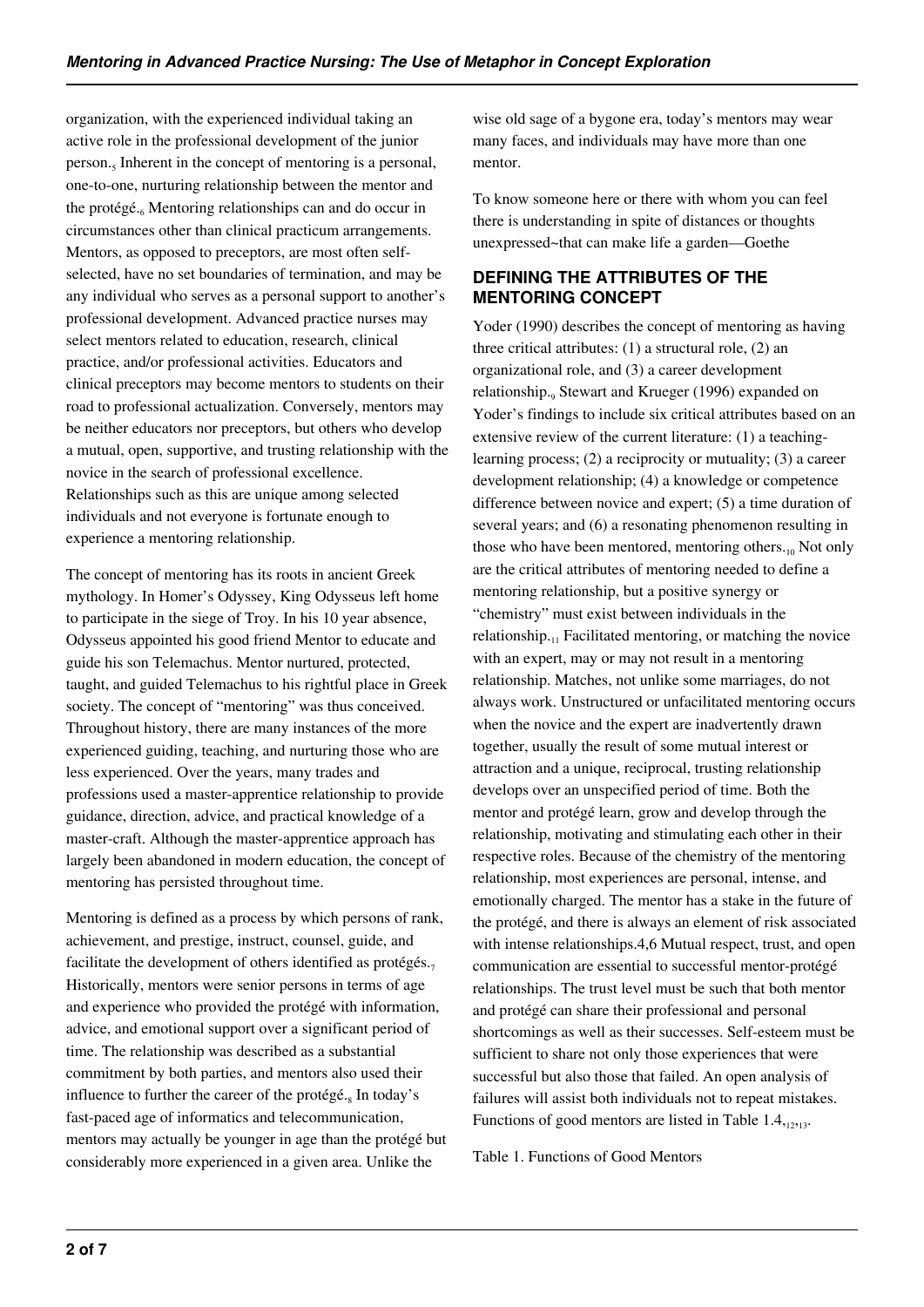- Demonstrating role expertise and promoting role socialization
- Providing a vision by role modeling, offering a map, suggesting a new language, and providing a mirror
- Providing a reflective practice that enables the protégé to determine how and why decisions are made and how these decision influence positive outcomes
- Sharing values and customs
- Providing support and structure which involves listening, befriending, expressing positive expectations, and making the experience special
- Challenging the protégé by constructing hypotheses and engaging in spirited discussions
- Setting high standards and demanding performance
- Empowering the protégé to reach autonomy that comes from competency, self-confidence, and responsibility
- Opening doors, facilitating important contacts

# **BENEFITS TO THE MENTOR**

The benefits of being a mentor lie in the quality of the mentoring relationship. Mentors who are successful find themselves ultimately rewarded by the growth and achievement of their protégés. Good mentors are motivated to keep current and benefit from feedback by the protégé; there is a mutuality in the sharing of knowledge and information. Protégés may also assist mentors with their work, learning from mentors but also providing a service. The novice researcher or the novice practitioner working with and assisting a more experienced colleague is illustrative of such a relationship. Lastly, the mentor benefits by developing a positive, long-term personal/professional relationship as the protégé achieves autonomy. If mentoring relationships

are a resonating phenomena, then the mentor has the knowledge and the personal satisfaction that the protégé will offer similar support to others in the future.

To teach is to learn twice—Joseph Joubert

#### **TOXIC MENTORS: A CAUTIONARY TALE**

In a perfect world, only good mentors exist. However, in reality, negative, detrimental, or "toxic" relationships abound. Toxic mentoring experiences are by no means restricted to nursing but occur in many disciplines. Considering casually related experiences of several years, the authors used some techniques of qualitative research in the content analysis and categorization of toxic mentoring. Mentoring should be considered an art rather than a science. As befits art, the analysis takes the literary trophs of metaphor and analogy, thus obscuring any personal identification of the discussants. The use of metaphor allows for communication in ways that direct description does not. Metaphors allow for the understanding of one kind of experience or event in terms of another. $_{14}$  Human thought processes are largely metaphorical. Based on linguistic evidence, most of our conceptual systems are metaphorical in nature and many of these conceptual systems govern our everyday functions in an unconscious fashion. Negative metaphors are used to illustrate common pitfalls, which result in toxic mentoring.

## **ERRORS OF THE FIRST ORDER: IMPROPER CHOICE OF METAPHOR**

Three inappropriate metaphors are chosen for the icon of mentorship. These are the metaphors of the sculptor, the "show-biz" mom, and the master-slave apprentice. All share the common fault of static asymmetry and may exemplify some mentor-protégé relationships in advanced practice nursing.

The sculptor approach has its origins in older models of childrearing where the parent was responsible for molding the child. John B. Watson, an influential pediatrician of the 1920's, issued the dictum of the blank slate: "give me a dozen healthy infants, well formed, and my own specified world to bring them up in, and I will guarantee to take any one at random and train him to become any type of specialist I might select—doctor, lawyer, artist, merchant chief, and yes even beggarman and thief, regardless of his talents, penchants, tendencies, abilities, vocations, and the race of his ancestors"..., Unfortunately, ideas that suggest sculpting individuals don't die easily and this theme still emerges in relationships of the superior sculpting the apprentice. This view does not credit the protégé as a growing entity with a free will or acknowledge the mutuality found in a positive mentoring relationship.

The show-biz mom also takes its exemplar from parenting.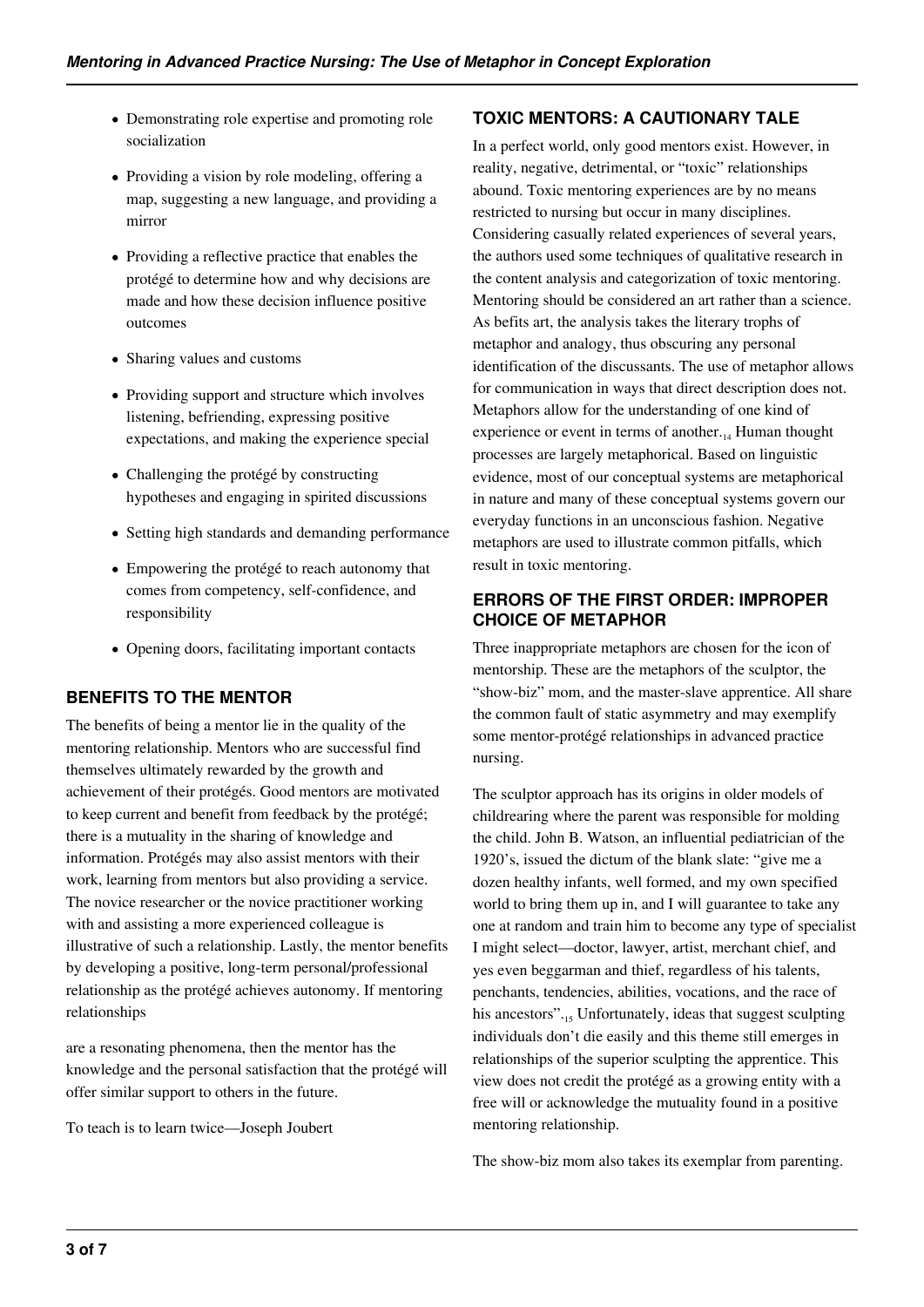This model describes the mother as the superior, with the child in a dependent, helpless role that is submissive to the parent. The mother, like the sculptor, shapes and molds the child with the intent to create an extension of herself. This model is frequently observed in mothers who engineer their child's celebrity and are often viewed by others as inappropriate and overbearing. In this toxic relationship, the mother is enmeshed with the child and the boundaries between mother and child are unclear. Conflict is intense if the child attempts to separate and differentiate from the parent. Often there is rupture of the parent-child relationship as the child emerges from the experience. Media reports of child music and film stars firing their parent-manager are common. In similar relationships between mentors and protégés, the protégé may actually have to physically, then emotionally separate from the mentor to achieve differentiation: to become an autonomous entity with separate boundaries and a well-developed sense of self. Usually relationships of this type are peppered with over criticism and subtle belittlement. The self-confidence of the protégé is eroded and the fear of separating from the mentor undermines independence. Like the show-biz mom, the mentor tightens the control as the protégé attempts to emancipate. Illustrative of this relationship, one student stated "I need a mentor, not a mother who smothers". Also, the protégé may be unknowingly set up to fail in an impossible situation in which the experience only strengthens the dependency relationship.

The master-slave metaphor is illustrative of the most abusive of toxic relationships. The superior, in a position of unchallenged power, controls the experience of the protégé. An example is the faculty-student relationship, whereby the faculty uses the student as a source of free labor. The student is not complete until the work of the faculty mentor is completed as well. Students may be delayed in graduation and pursuit of their own career goals because of the selfishness of the faculty. Even more abusive are faculty members who claim the student's work as their own for personal advancement. Students who find themselves caught in the master-slave relationship often feel helpless to extract themselves from the situation without fear of penalty.

## **MENTORING IN NURSING: THE GARDEN OF GOOD OR EVIL?**

## **ERRORS OF THE SECOND ORDER: ERRORS WITHIN THE METAPHOR**

As a metaphor, the gardener and the garden are symbolic of a dynamic interaction between two distinct living entities

such as the mentor and the protégé. As a basis for this metaphor, it is important to note that the garden has some dependency on the gardener, and the gardener must consider the unique properties of each plant and the various forces of nature. Even in an effort to cultivate the best garden, there are several errors that gardeners can make. As is true with human relationships, there are endless ways in which successful relationships can be achieved but a few clear ways in which mistakes can be made. The following metaphors outline some common errors that occur among gardeners as illustrative of mentors. These are classified as errors of commission and omission. Table 2 illustrates "Tips for the Gardener" to avoid these common errors.

Table 2. Tips for the Gardener

- Don't overwater or overfeed
- Don't overcrowd young plants
- Prune as needed
- Allow plants to grow and develop at their own pace
- Fertilize and replant as necessary; don't give too little too late
- Weed frequently
- Appreciate your garden and each individual plant
- Share your garden with others

# **ERRORS OF COMMISSION**

The most common gardening error, especially with tender young seedlings, is overwatering and overfeeding. This type of "overkill" results in root rot or burning the tender roots of young plants. Developing a strong root structure is essential for building the strength and health of plants and is considered fundamental knowledge for the gardener. The novice gardener, while well intentioned, frequently overnurtures plants. Novices do not understand that a certain privation forces roots to grow and extend in search of food and water. Strong root systems develop from appropriate use of root stimulant and placement in pots with adequate room to grow, while also being attentive and sensitive to those plants that need to be somewhat rootbound. Closely related to overkill is the overprotective gardener who greenhouses his plants without allowing them to develop hardiness. Mentors who provide too much help, advice, direction, and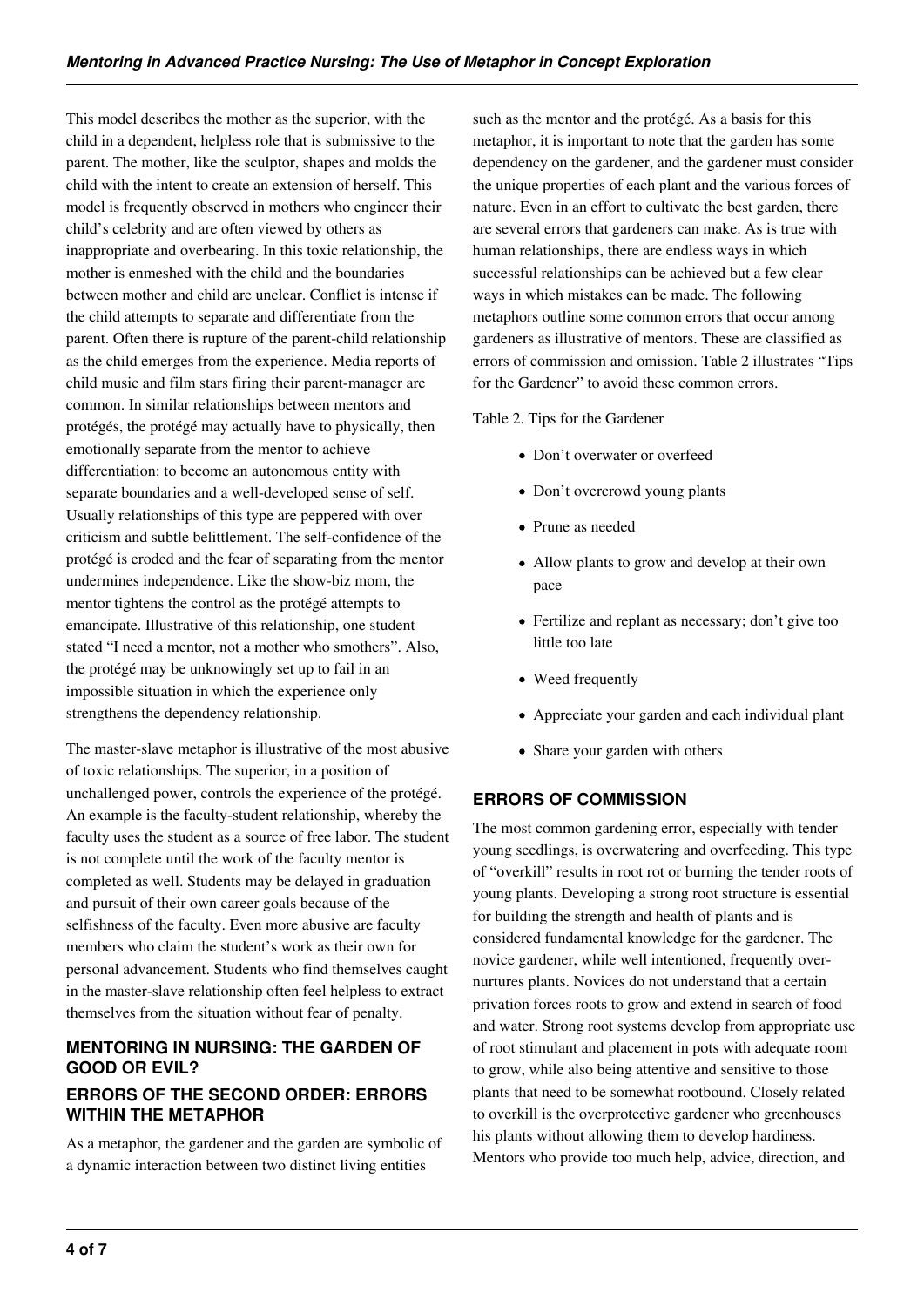guidance are guilty of overkill. In their zest to be helpful, these mentors do not allow protégés to struggle through problems and even experience failure. Such experiences will facilitate the development of problems solving skills that will be essential in resolving difficult situations in the future. Similar to plants, overkill produces protégés who are lacking in hardiness.

The stronger the breeze, the stronger the tress--Unknown

A second error of commission is that of impatience with the normal course of growth.

Impatient gardeners can actually harm plants by forcing accelerated growth. The Runes, a source of ancient wisdom, describes the farmer who was so anxious to have his plants grow well that he went into the garden at night and pulled the young plants by their tender leaves in an effort to accelerate growth. Forcing plants beyond their nature often results in their damage and premature demise. Gardeners who fail to understand that an important part of growth takes place underground and that plants need to put out complex root systems, develop weak plants and poor gardens. Ultimately the health of the plant is based on the health of the root system. Similarly, good mentors will guide protégés to develop a network of professional relationships grounded in scientific and theoretical principles that will positively influence their career growth. Mentors who force protégés to perform beyond their level of expertise may inadvertently precipitate professional failure.

A good word is like a good tree whose root is firmly fixed and whose tops is in the sky—The Koran

# **ERRORS OF OMISSION**

The most common error of omission is to neglect plants by underwatering and underfeeding: basic neglect and failure to nurture. Although some plants are able to survive neglect, their leaves and blossoms are generally smaller and the plant is not as productive as a well-nourished plant. Neglect rarely produces prize-winning plants or accomplished protégés.

A serious error of omission occurs when the gardener fails to distinguish between the weeds and the flowers. The indiscriminate gardener fertilizes weeds as well as flowers, which in turn, overtake the garden. Young seedlings often need protection from overly aggressive weeds that may overtake and usurp them producing a garden that is neither beautiful nor productive. Mentors need to distinguish between the flowers and the weeds among their protégés.

Not all protégés, nor all their characteristics, should be mentored or encouraged. Protégés who are unethical, incompetent, or untrustworthy should not be nurtured. Weeding out these protégés might be necessary and beneficial to the profession of advanced practice nursing.

Closely related to failure to distinguish between flowers and weeds is the failure to differentiate among the plants in the garden and not to recognize the unique needs of each plant. Some plants thrive in sun while others prefer shade. Treating all plants exactly alike results in a mediocre garden in which some plants wilt and die as they are placed in conditions that do not promote growth. Mentors should individualize techniques designed to promote the development of the protégé. Standardized teaching methodologies and ordinary clinical precepting are not considered mentoring but fall under the rubric of commercial farms rather than carefully tended gardens in which flowers and plants flourish.

The final error of some gardeners is the failure to appreciate or to share the beauty of the garden with others. Plants deteriorate if not picked and used. The expert gardener loves the garden, takes great pleasure in the beauty of the plants, and wants others to share the experience. Appreciation and pleasure actually seem to create more beautiful gardens and some believe that plants respond positively to true appreciation. The expert gardener wants the garden to outshine the gardener and continue to flourish. Similarly, the experienced mentor takes great joy in the accomplishments of the protégé and draws others with mutual interests to develop a similar relationship. Some areas of professional practice are exemplary with teacher/mentors associated with talented protégés who subsequently become distinguished peers and colleagues.

Those who love their garden have a very special treasure—for they have found their own private paradise—Unknown

## **CONCLUSIONS**

The art of mentoring needs to be taught to advanced practice nurses who will cultivate professional relationships with others that stimulate the desire for clinical excellence. Where better to demonstrate mentoring than in graduate nursing programs and clinical settings which foster critical thinking and theory-based clinical practice? Professionalism is predicated on mentoring advanced practice nurses who are autonomous yet experience mutual reciprocity and collegiality in relationships.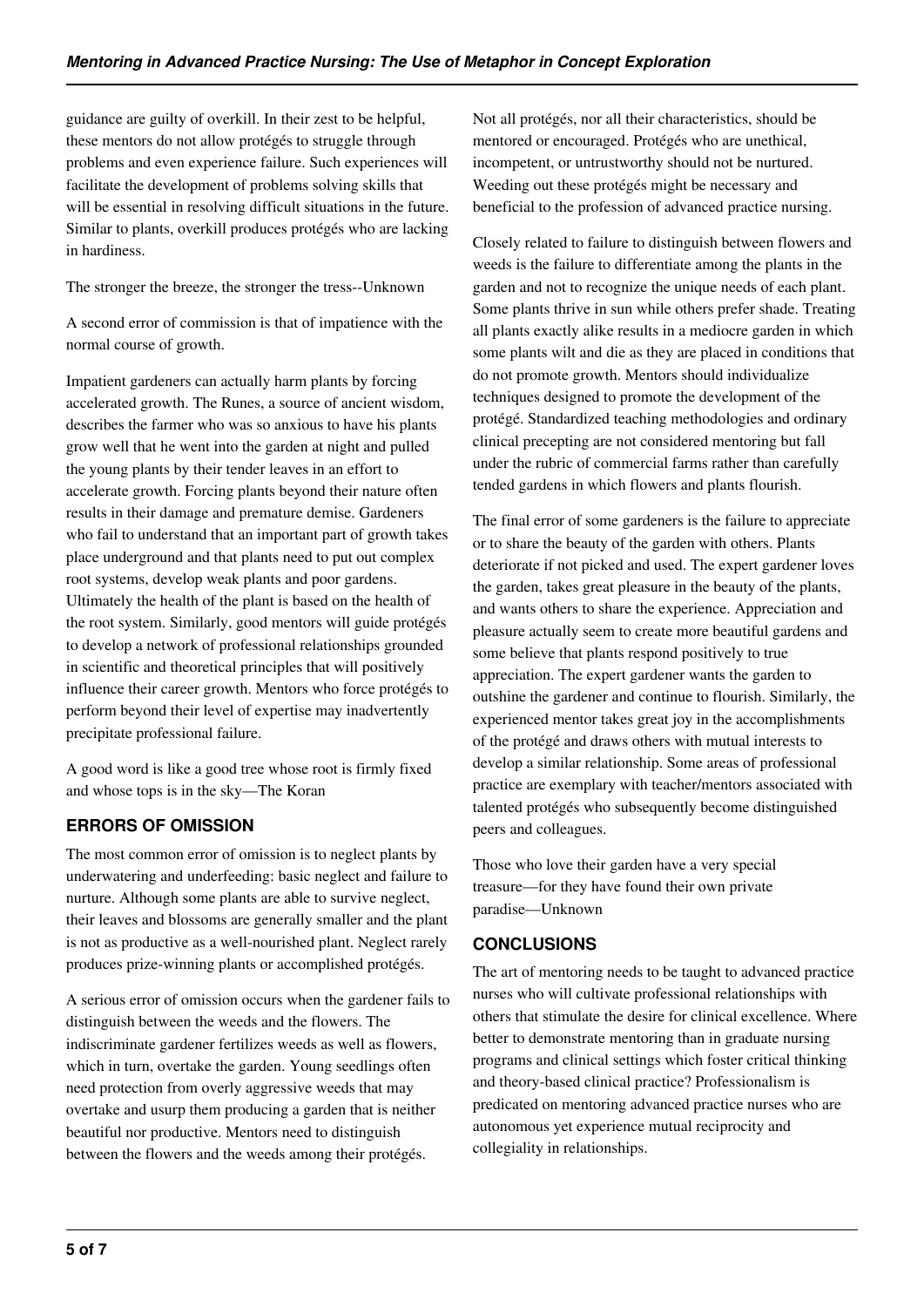Because mentoring is a resonating phenomenon, the protégé will eventually separate from the mentor and move on to mentor others. Thus, the mentoring process will continue to flourish and enrich the profession with superior blossoms. Mentoring nurses in search of professional excellence is necessary for the infusion of new knowledge and skills that serve as the scientific basis for advanced practice nursing. The mentoring process could be analogous to a bouquet of flowers. Select the best plants, nurture and cultivate them, and share them with others. Above all enjoy the garden.

Who loves a garden still his Eden keeps - A.B. Alcott

#### **References**

1. Olds L. Metaphors of interrelatedness. Toward a systems theory of psychology 1992 State Uiversity of New York Press: New York.

2. McAllister M. The nurse as a tour guide: A metaphor for debriefing students in mental health nursing. Issues Ment Health Nurs 1995;16:395-405.

3. Hartrick, G, Schreiber R. Nurses' metaphors of practice. J

Holistic Nurs 1998;16; 420-434. 4. Hayes E, Harrell C. On being a mentor to nurse practitioner students: The preceptor-student relationship. Nurs Prac Forum 1994;5:220-226. 5. The University of Texas Houston Health Science Center. Report of the task force on mentoring 1997;1. 6. Jarvis P.Towards a philosophical understanding of mentoring. Nurs Ed Today 1994; 10:414-419. 7. Blackwell JE. Mentoring: An action strategy for increasing minority faculty. ACADEME 1989;75:8-14. 8. Bowen D. Were men meant to mentor women? Train Dev J 1985;39:30-34. 9. Yoder L. Mentoring: A concept analysis. Nurs Admin Q1990;15:9-19. 10. Stewart B, Krueger L. An evolutionary concept analysis of mentoring in nursing. J Prof Nurs1996;12:311-321. 11. Murray M, Owen M. Beyond the myths and magic of mentoring 1991 Josey Bass: San Francisco. 12. Daloz L. Effective teaching and mentoring 1986 Josey Bass: San Francisco. 13. Hawks J, Hromek C. Nursing practicum: Empowering strategies. Nurs Outlook 1992;40:231-234. 14. Lakoff G, Johnson M. Metaphors we live by 1980 The University of Chicago Press: Chicago and London.

15. Watson JB. Behaviorism 1925 People's Publishing Company: New York.